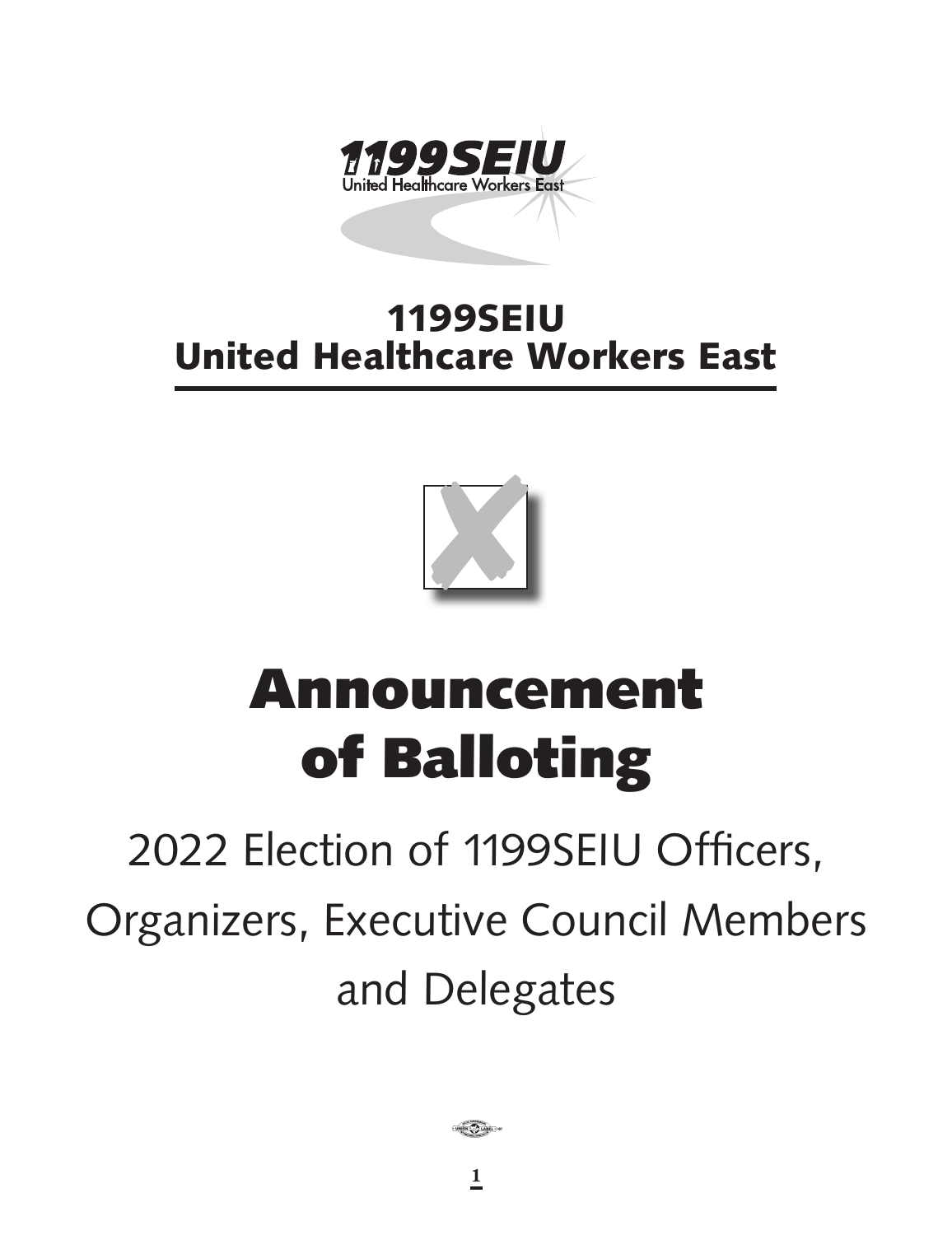## Announcement of Balloting 2022 Election of 1199SEIU Officers, Organizers, Executive Council Members and Delegates

## MAIL BALLOT ELECTION

In April 2022 the 1199SEIU Election Board will be conducting elections for officers, organizers and rank and file Executive Council members. Balloting will be by mail under the supervision of the American Arbitration Association (AAA). The mail ballot will insure that every member will be able to vote.

## DATES OF ELECTION

The AAA will mail the ballots to all members on Monday, April 4, 2022. All ballots must be mailed back and received by the AAA no later than 5:00 p.m. on Friday, April 29, 2022. No hand delivered ballots will be counted. Ballots returned after the deadline will not be counted. **If you do not receive a ballot by April 11, 2022, call the AAA at 800-529-5218, Monday-Friday, 9:00 a.m. - 5:00 p.m., to receive a ballot packet.**

You will also be voting for delegates during the month of April 2022 in your institutions and departments. Your organizer will advise you of the dates of these elections.

## FORM OF BALLOT

As in past elections, members will be able to cast ballots for an entire slate or for individual candidates running as independent candidates or running as part of a slate. Please keep in mind, however, that if you vote for an entire slate you should not cast an additional vote, unless there is no candidate running for that position on the slate for which you voted. **(You may not vote for more than the listed number of candidates for each office.)** As in past elections, slate votes will take precedence — in other words, if you vote for a slate and additionally vote for an individual candidate for an office in which the slate has a candidate, the additional vote will be invalid.

## POSITIONS TO BE FILLED

The following are the offices which will be filled in this election. (The description of each Area appears on the accompanying chart.)

### **Union-wide Positions:**

President Secretary-Treasurer Executive Vice Presidents (16 positions) Union-wide Vice Presidents At Large (10 positions) Union-wide Organizers At Large (2 positions)

### **Positions Elected by Area (see list of areas)**

Area Vice President (1 per area) Organizers (see chart for number per area) Rank-and-file Executive Council Members (1 per Area except 2 per Area in the following Areas: Home Care A, B & C, and Upstate/Western NY-Central NY)

**Retired Members Division** — Executive Council Member (one position)

## **Delegate Positions**

One delegate for each 30 members (or major fraction thereof) elected on a departmental or group basis wherever possible, except in the Pharmacy and Human Services where there shall be one delegate for each group.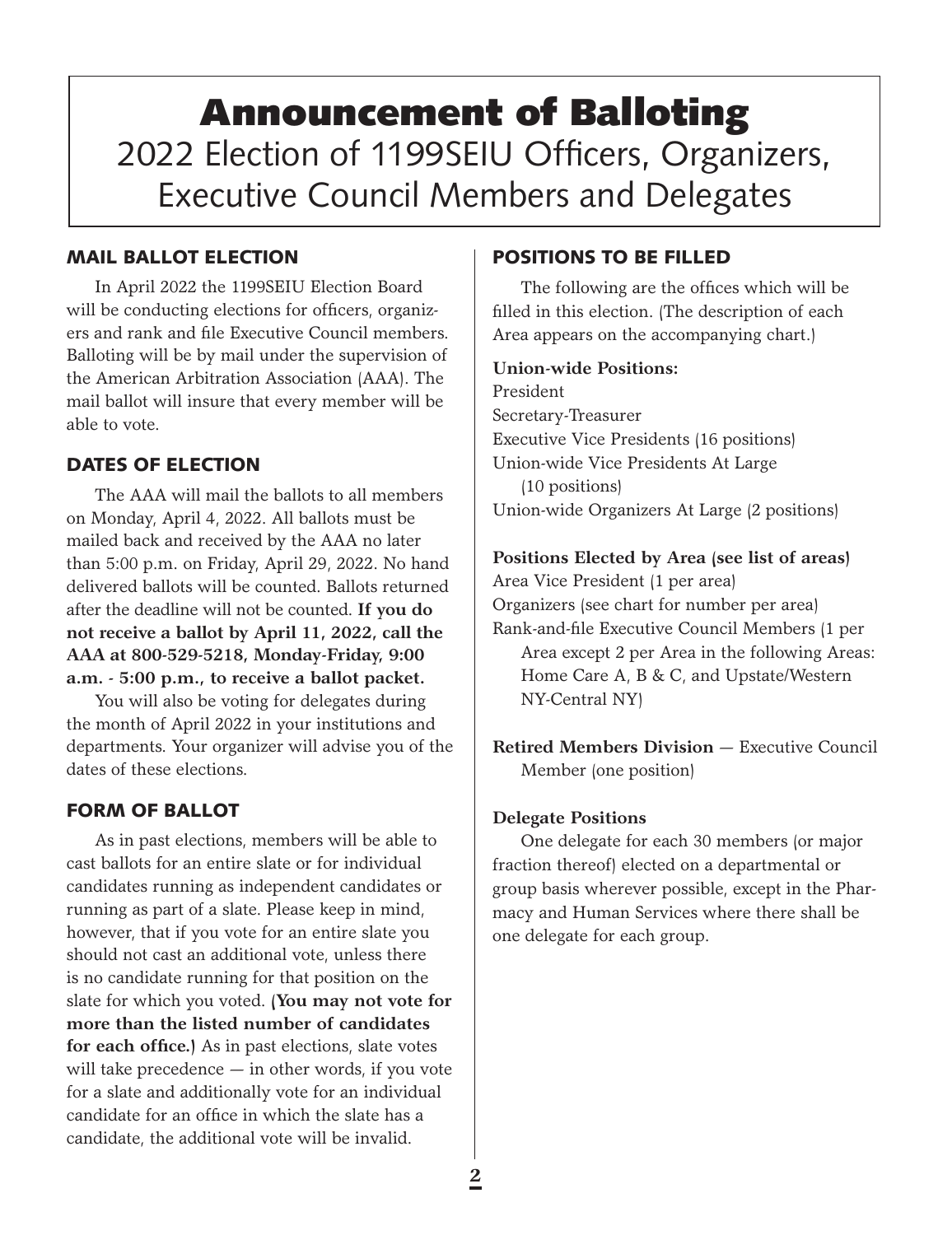## CERTIFICATION OF CANDIDATES AND INSPECTION OF VOTER LISTS

As set forth in the Election Board Rules, the Election Board issues final certifications of candidates by March 2, 2022. Candidates are notified that lists of eligible voters are available for inspection by candidates, weekdays only, from 9:00 a.m. to 5:00 p.m. at 1199SEIU headquarters or regionally upon request through April 8, 2022. Candidates should contact Afiya Parris, Assistant to the Election Board at 212-261-2228 or afiya. parris@1199.org to arrange for inspection.

## DISTRIBUTION OF CAMPAIGN LITERATURE

The union will mail campaign literature to the membership or to a portion of the membership (if such limited mailing is practicable) on behalf of any candidate. The candidate will be required to pay in advance all costs which will be incurred in connection with such mailing. Requests for such mailings should be submitted in writing to Afiya Parris at 1199SEIU headquarters, 498 7th Avenue, 24th Floor, New York, NY, 10018. Fax number: 212-956-5140. Email afiya.parris@1199.org.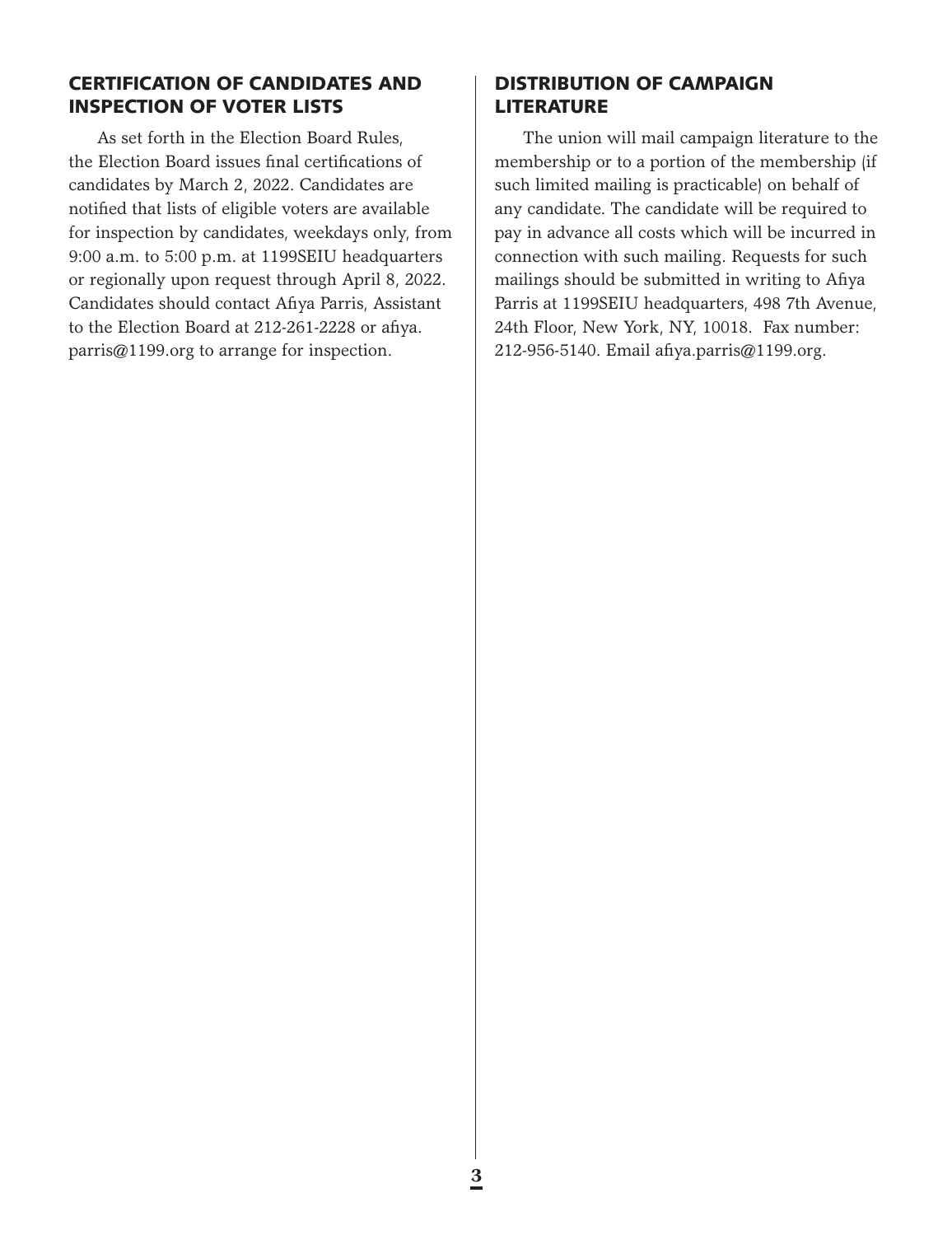## **Positions to be Filled in This Election**

**1 1 1 1 1 1 1** 

Med Group-La Guardia-Nassau) Ardeon Realty Corporation Brownsville Multi Service Ctr Callen-Lorde Community Health Ctr

Community Health Ctr of Richmond Community Healthcare Network

Dutchess Dialysis Ctr (NY Dialysis)

Institute for Family Health Mid Hudson Job Security Fund-1199 Hospital League Joseph P. Addabbo Family Health Ctr Middletown Dialysis Ctr (NY Dialysis) Mid-Hudson Job Security Fund Morris Heights Health Ctr National Benefit Fund-1199 Nephro Care (NY Dialysis) New York Dialysis Management Renal Research Institute

Ryan-Chelsea-Clinton Community Health Ctr Ryan-NENA Community Health Ctr SEIU Florida State Council

William F. Ryan Community Health Program

**1 1 1 1 1 1 1** 

Community Agency for Senior Citizens Community Service Society

Criminal Justice Agency-NYC Ehrlich Residential Program Federal Defenders of New York, Inc. Greenwich House Counseling Ctr

Lenox Hill Neighborhood Assoc. Lighthouse Guild International (LGI)

Northside Ctr For Child Develop. Planned Parenthood of Greater NY

Promesa Inc. & Basics Inc.

The Bridge Incorporated

The Door

Safety Building Cleaning Corp. S.T.A.R.T. Treatment & Recovery Ctrs

Upper Manhattan Mental Health

Cornerstone Treatment Facilities Network

**CBO/Pharmacy - CBO2 - Mental Health/** 

Worker Participation Fund GNY

Service Employees International Union

ACP (Man. Phys. Grp., Pref. Hlth Ptns, Queens LI

East Harlem Council for Human Services-Borinken Healthcare Career Advancement Program, Inc. Healthcare Education Project (H.E.P.) Heritage Health & Housing, Inc. Home Care Benefit Fund-1199 Hospital League Training-Upgrading Institute for Family Health

**CBO/Pharmacy - CBO1 - Dialysis/ FQHC/MD**

1199 Special Projects

Child Care Fund-1199

Credit Union-1199

SEIU-CC, LLC

**DD / Misc.**

Hetrick Martin La Casa de Salud, Inc. Legal Aid Society

New York Blood Ctr

Sun River Healthcare Sun River Healthcare Suffolk The Rogosin Institute Union Community Health Ctr

A.R.E.B.A. Casriel Inc. Child Ctr of NY

1199SEIU

*Members who qualify may be candidates for the following positions:*

#### **Union-wide Positions**

President Secretary-Treasurer Executive Vice Presidents (16 positions) Vice Presidents at Large (10 positions): Organizers at Large (2 positions)

#### **Positions Elected by Area**

(see list of areas below) Area Vice President (one per area) Organizers (see chart below for number per area) Rank-and-File Executive Council Member (one per area except in Home Care Areas A, B, C, and in Upstate/WNY-Central NY, two per area)

#### **Retired Member Division**

Executive Council Member (one position)

#### **Delegate Positions**

One delegate for each 30 members elected on a departmental basis wherever possible, except in the Pharmacy and Human Services Areas, where there shall be one delegate for each group.

#### **Area Descriptions and Numbers of Organizers To Be Elected In Each Area**

Following is a description of each of the 56 Areas in alphabetical order by Region/Division/Area/ Institution. The listing starts with the New York Region and then continues in alphabetical order thereafter. The listing also shows the number of organizers to be elected in each Area.

#### **# Organizers to be elected (slots)**

#### **# Organizers to be elected (slots)**

#### **CBO/Pharmacy - PHARMACY**

**1 1 1 1 1 1 1** A & R Pharmacy Inc.-Square Pharmacy Cir Kort Pharmacy. Franhill Drugs Inc. Gallery Drugs Health Point Drugs, Inc. New London Pharmacy Inc. Rite Aid Vernon Blvd Pharmacy **Walgreens** 

#### **HOME CARE - A 2**

Best Service Care at Home Diocese of Brooklyn, Inc. Family Home Care Svcs - Bklyn & Queens Home Attendant of Hyde Park Home Care Svc for Independent Living Personal Touch Home Care of NY PSC Community Service Inc Reliance Home Senior Svcs Rockaway Home Attendant Service Inc. Sunnyside Community Home Care-HHA Sunnyside Home Care Project, Inc-HA United Jewish Council of the Eastside Visiting Nurse Service of New York

#### **HOME CARE - B**

 **2** B.H.R.A.G.S. Home Care-HA Bronx Jewish Community Council CABS Home Attendants Service Inc. NY Foundation Inc. Partners In Care Rise Boro Homecare Inc. Special Touch Wartburg-No Place Like Home Care

#### **HOME CARE - C**

 **2** All Metro Alliance Home Services Inc. Best Choice Home Care Cooperative Home Care Associates Elara Caring People Care People Care DFTA Premier Region Care Nursing Agency School Settlement Corp.

#### **HOME CARE - D**

**1 1 1 1 1 1 1** ABC Health Service Registry Inc. Accent Care Alliance for Health, Inc Bushwick Stuyvesant Heights Chinese American Planning Council First Chinese Presb. CAHA, Corp Richmond Home Needs St Nicholas Human Support Corp Stella Orton Home Care Agency

#### **HOME CARE - E**

**1 1 1 1 1 1 1** Best Care, INC. C.I.D.N.Y. Independent Living Services FEGS Home Attendant Services Home Health Management Services Neighbors Home Care

**4** VIP Community Svcs-Tremont Commonwealth

Promesa Inc & Casa Promesa (Acacia Network)

Public Health Solutions--Maternity Infant Care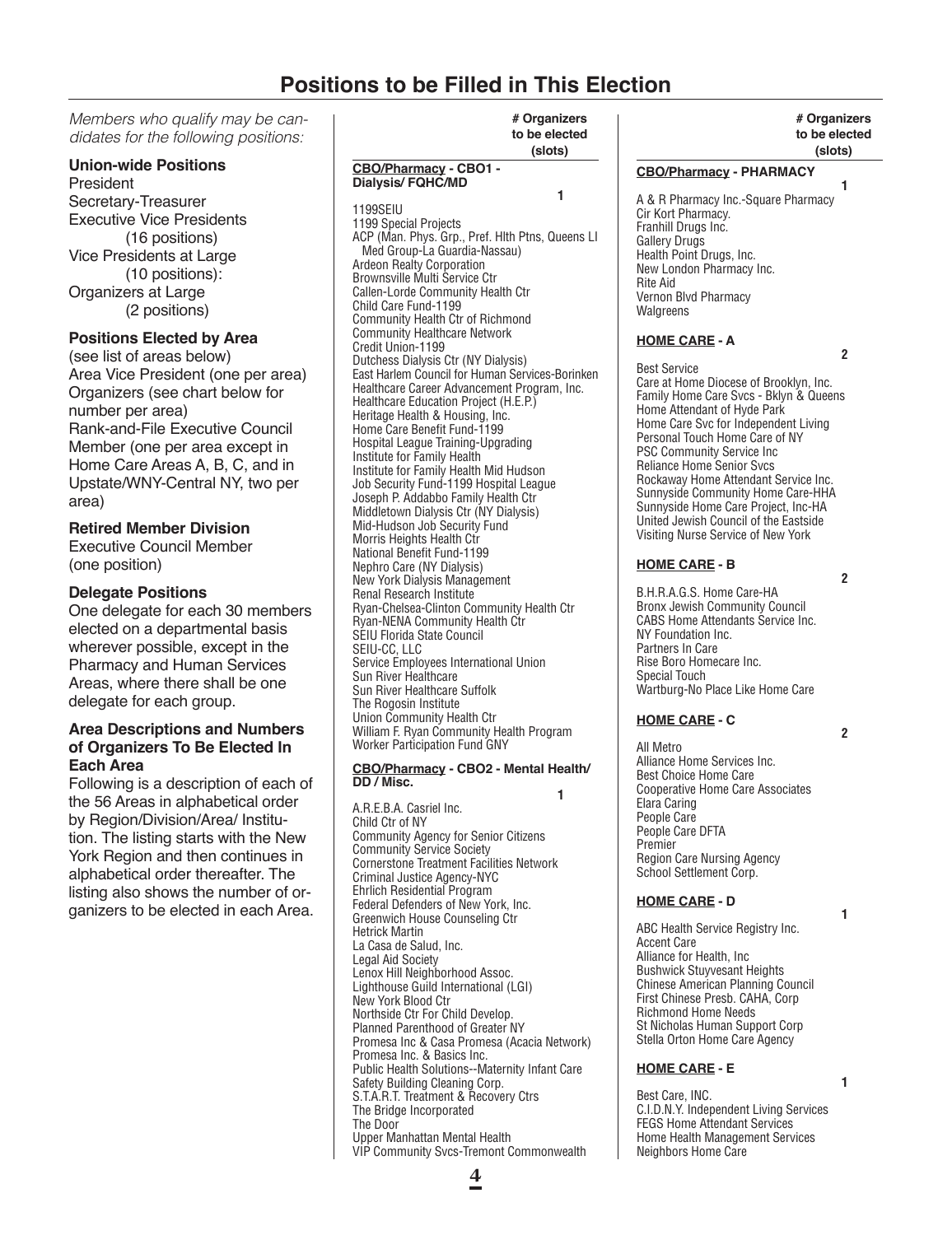R.A.I.N. Home Attendant Inc. **Riverspring** Unlimited Care, Inc.

#### **HUDSON VALLEY/CAPITAL - CAPITAL 1 1 1 1 1 1 1**

Albany Ctr Baptist Health Nursing & Rehab Ctr, Inc. Columbia Memorial Hospital Confidence Mgt Systems, Inc. (CM) Delmar Ctr Diamond Hill Nursing & Rehab. Ctr Elderwood at North Creek Emblem Health Ferncliff Nursing Home Fort Hudson Nursing Home Glendale Nursing Home Glens Falls Ctr for Rehab & Nursing Healthcare Services Group (Wingate at Dutchess, Wingate at Ulster) Hudson Park Rehab & Nursing Ctr Livingston Hills Nursing & Rehab Ctr Lutheran Care Ctr Nathan Littauer Hospital & N.H. New Paltz Ctr for Rehab & Nursing Pathways Nursing & Rehab Ctr Rosewood Gardens Nursing Home Schenectady Ctr for Rehab & Nursing Shaker Place The Eleanor Nursing Care Ctr The Grand at Pawling The Grand Rehab and Nursing at Guilderland The Grand Rehab and Nursing at River Valley The Pines at Poughkeepsie Ctr Nsg & Rehab Troy Ctr for Rehab and Nursing Whitney M. Young Health Ctr Wingate at Beacon Wingate at Dutchess Wingate at Ulster Nursing Homes

#### **HUDSON VALLEY/CAPITAL - HUDSON VALLEY**

**1 1 1 1 1 1 1** 

Bon Secours Community Hospital Blythedale Children's Hospital Garnet Health Med. Ctr Garnet Health Med. Ctr-Catskills Garnet Health Med. Ctr Doctors Good Samaritan Hospital Graham-Windham Services To Families MidHudson Regional Hospital New York Medical College Putnam Hospital Ctr St Joseph's Medical Ctr St Vincent's Hospital-Westchester Vassar Brothers Hospital

#### **MONTEFIORE - BRONX INDY 1 1 1 1 1 1 1**

Albert Einstein College of Medicine BronxCare BronxCare Dr. Martin Luther King BronxCare Special Care Ctr Correctional Dental Associates PAGNY - Correctional Health Svcs. St Barnabas Hospital Yeshiva University

#### **MONTEFIORE - MONTEFIORE**

**1 1 1 1 1 1 1** Montefiore Hospital Montefiore-Wakefield Campus

#### **MONTEFIORE - OTHER MONTE/ OFF-SITE**

**1 1 1 1 1 1 1** Community Hospital at Dobbs Ferry Montefiore Mt Vernon Hospital Montefiore New Rochelle Hospital Montefiore Nyack Hospital Montefiore Schaffer Ext. Care Facility Montefiore St Lukes Cornwall Hospital Park Care Pavilion St John's Riverside Hospital White Plains Hospital

#### **MT. SINAI - PETRIE/ BROOKLYN/ QUEENS**

**1 1 1 1 1 1 1** Beth Israel Medical Ctr Petrie CIOX at Beth Israel Medical Ctr Petrie Elmhurst-Mt. Sinai Hosp. Services Mount Sinai Beth Israel Brooklyn Mount Sinai-Chelsea Mount Sinai Downtown Union Square Mount Sinai Eye & Ear Infirmary Mount Sinai Hospital of Queens Queens Hospital Ctr-Mt Sinai Affil The Brooklyn Hospital Ctr Total Maintenance Solutions

#### **MT. SINAI - UPPER MANHATTAN**

**1 1 1 1 1 1 1** Mount Sinai Hospital Mount Sinai Morningside Mount Sinai West

#### **NORTHWELL - QUEENS/LI/LENOX/ WESTCHESTER**

**1 1 1 1 1 1 1** Flushing Hospital Medical Ctr Jamaica Hospital Jamaica Hospital Nursing Home Jewish Association Serving the Aging Lenox Hill Greenwich Village Lenox Hill Hospital/MEETH Northern Westchester Hospital Ctr St John's Episcopal-South Shore

## **NORTHWELL - LI/LI INDY/OFF-SITE**

**1 1 1 1 1 1 1** Bethpage Central Sterile Brunswick Hospital Ctr Eastern Long Island Hospital Faculty-Student Assoc. (Stonybrook Hosp-Dietary) Mercy Medical Ctr Peconic Bay Medical Ctr Plainview Propark America South Oaks Hospital Southampton Hospital South Shore Univ Hospital St. Joseph Hospital St. Mary's Hospital For Children Syosset Valley Stream

#### **NORTHWELL - NSLIJ (NORTHWELL)/ OFF-SITES**

**1 1 1 1 1 1 1** 

Long Island Jewish Forest Hills Long Island Jewish Medical Ctr MRO Corp. (f/k/a CIOX) Northwell Health Ambulatory Services St Vincent's Hospital-Manhattan Zucker Hillside Division of LIJ

#### **NORTHWELL - MAIMO/SIUH/SI**

**1 1 1 1 1 1 1** Aramark (at Maimonides, at Richmond Univ) Bay Parkway Multi-Specialty Pediatric Ctr of MMC Holdings of Brooklyn, Inc. Bayley Seton Hospital Executive Physicians Systems of MMC Holdings of Brooklyn, Inc. Maimonides Medical Ctr MMC Holdings-Vascular Div. MMC Pharmacy Inc. NY Community Hospital Richmond University Medical Ctr Staten Island University Hospital-North-South Wyckoff Heights Hospital

#### **NURSING HOME - A**

**1 1 1 1 1 1 1** Bainbridge Nursing Home Bushwick Ctr Compass Group at Terence Cardinal Cooke Easthaven Nursing Home Findlay House Goldcrest Nursing Home Hebrew Home for the Aged at Riverdale Hope Ctr Hudson Pointe at Riverdale Ctr for Nursing & Rehab Kings Harbor Manor-LPN Kings Harbor Multicare Ctr Mary Manning Walsh Nursing Home Morningside Ctr Mosholu Parkway Nursing Home PACE Pinnacle aka Bay Park Ctr Providence Rest Nursing Home Rebekah Rehab & Extended Care Ctr Regeis Care Ctr Schervier Nursing Care Ctr St Vincent De Paul Residence Sutton Park for Nursing & Rehab. Terence Cardinal Cooke Ctr The Grove at Valhalla Rehab & Nursing Ctr The Knolls at Valhalla Rehab & Nursing Triboro Ctr Wartburg Adult Care Community-Mt Vernon Wayne Nursing Home Westchester Ctr for Rehab & Nursing

#### **NURSING HOME - B 2**

Amsterdam Nursing Home Beach Gardens Rehab & Nursing Ctr (Hendon Gardens) Beth Abraham Ctr Bronx Gardens Nursing Home Center Light Health Systems Centers for Care at Martine Downtown Bklyn Ctr for Nursing & Rehab Glen Island Care Ctr Harlem Ctr Highbridge-Woodycrest Ctr Isabella Nursing Home Margaret Tietz Nursing Home Peninsula Nursing Home Sarah Neuman Nursing Home St Mary's Episcopal Ctr St Patrick's Home The New Jewish Home Lifecare The Plaza Nursing Home (Citadel) United Hebrew Geriatric Ctr Village Nursing Home Willow Towers Nursing Hom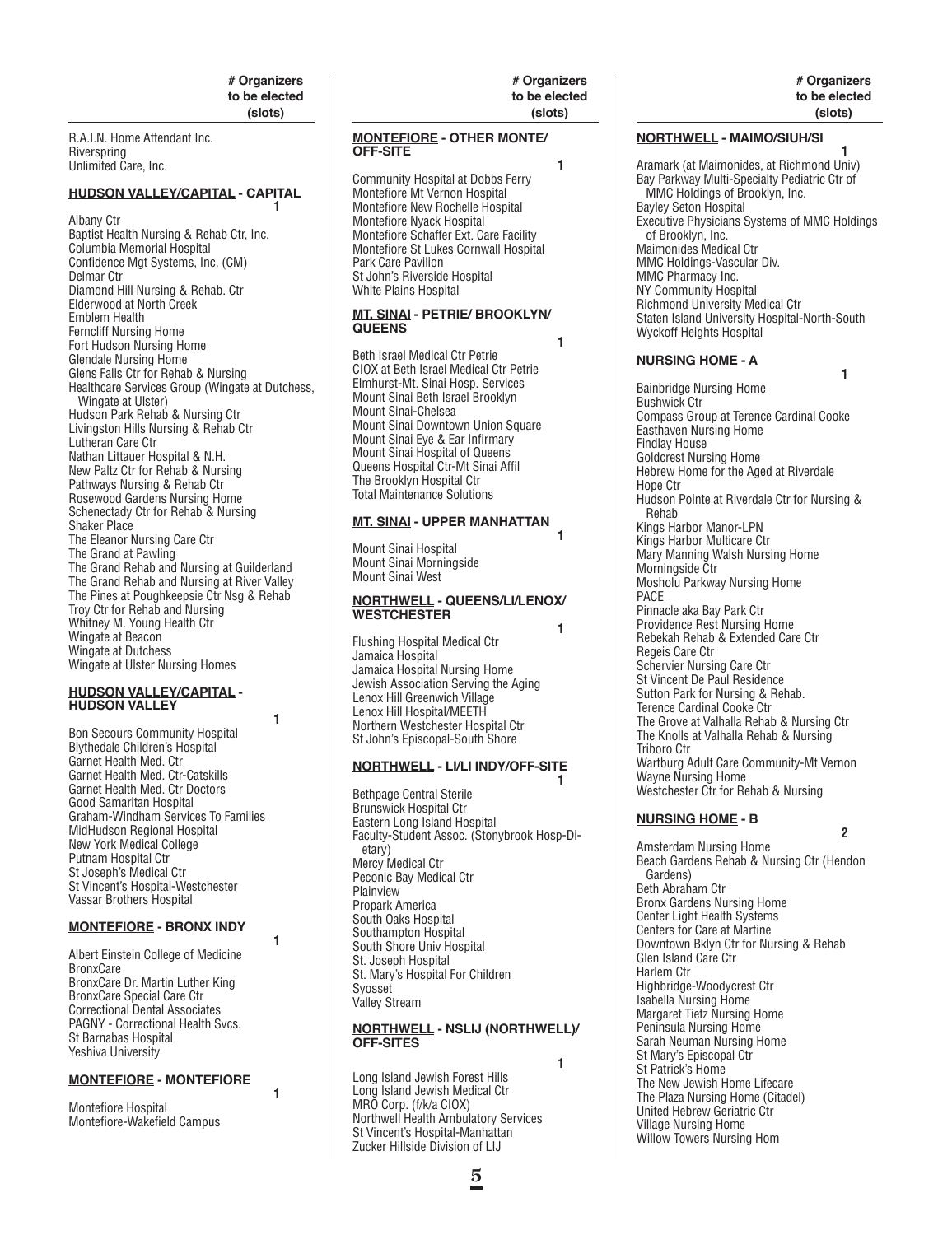#### **NURSING HOME - C**

**1 1 1 1 1 1 1** Andrus on Hudson Block Institute School Bronx Park Rehab White Plains Cerebral Palsy Association of NYS, Inc Citadel Rehab & NC at Kingsbridge Heights Care C<sub>tr</sub> Community Resource Ctr Concourse Rehab Eastchester Park Nursing Home Fieldstone Lodge Nursing Home Fordham Nursing Home Fort Tryon Nursing Home Independent Living Association Laconia Nursing Home Manhattanville Health Care Ctr Mercy Home for Children Methodist Church Home Morris Park Nursing Home Northern Manhattan Rehab & Nursing Ctr Park Gardens Nursing Home Pelham Parkway Nursing Home Puerto Rican Family Institute Riverdale Nursing Home Services For The Underserved South East Bx Neighborhood Ctr (SEBNC) Splitrock Nursing Home The Enclave at Rye The Shield Institute Upper East Side Nursing Home White Plains Ctr for Nursing Care

#### **NURSING HOME - D**

Bedford Ctr Bensonhurst Ctr for Rehab & Healthcare Brooklyn Gardens Nursing & Rehab Ctr Brooklyn Queens Nursing Home-LPN-144 Brooklyn United Methodist Church Clove Lakes Nursing Home Confidence Mgt-Ditmas Park Ditmas Park Haym Salomon Hopkins Ctr Linden Gardens Nursing Home Marcus Garvey Nursing Home Menorah Home-Manhattan N&W Ditmas Park Norwegian Christian Home & Health Ctr Oxford Nursing Home Palm Gardens Nursing Home Phoenix Rehab & Nursing Ctr Sea Crest Nursing Home Shoreview Nursing Home Ss. Joachim & Anne Rest The Chateau at Brooklyn The Riverside Nursing Home

**1 1 1 1 1 1 1** 

#### **NURSING HOME - E 1 1 1 1 1 1 1**

Atrium Nursing Home Boro Park Nursing Home Buena Vida Rehab Ctr Carmel Richmond Healthcare & Rehab Ctr Caton Park Nursing Home Cobble Hill Nursing Home Concord Nursing Home Eger Harbor House Eger Rehab Ctr Golden Gate Rehab Hamilton Park Nursing Home King David Nursing Home New Vanderbilt Nursing Home

New York Congregational Home Richmond Ctr Seagate Rehab Ctr Sheepshead Nursing Home Silverlake Nursing Home Spring Creek Nursing Home Staten Island Care Ctr Verrazano Nursing Home Workmens Circle Multicare **NURSING HOME - F 1 1 1 1 1 1 1** Adira at Riverside Rehab The Bethel Homes Cabrini of Westchester Campbell Hall Health Care Ctr Cedar Manor Nursing Home Confidence Mgt-Tarrytown Cortlandt Healthcare Fishkill Ctr for Rehab & Nursing Friedwald Ctr Glen Arden Co. Highland Rehab & Nursing Ctr Middletown Park Manor Rehab Montgomery Nursing Home North Westchester Restorative Therapy Northern Manor Nursing Home Northern Metropolitan Nursing Home Northern Riverview Nursing Home Nyack Ridge Rehab & Nursing Ctr Putnam Nursing Rehab Putnam Ridge Nursing Home Regency Extended Care Ctr Salem Hills Rehab & Healthcare Sapphire (Goshen, Meadow Hill, Wappinger Falls) Skyview Nursing Home SprainBrook Manor Nursing Home Tarrytown Hall Nursing Home The Briarcliff Manor Ctr for Rehab & Nursing The Emerald Peak Rehab The Paramount at Somers The W Senior Living at Goshen Tolstoy Nursing home Waterview Hills Willows at Ramapo Yonkers Gardens Yorktown Assisted Living Residence Yorktown Rehab & Nursing

#### **NURSING HOME - H**

**1 1 1 1 1 1 1** Affinity Skilled Living Rehab Ctr Apex Rehab & Care Ctr / Birchwood NH Belair Nursing & Rehab Berkshire Nursing Home Bridge View Central Nassau Guidance Ctr Charles Evans at Glen Cove Cypress Garden for Nursing & Rehab Emerge Nursing & Rehab Ctr Excel at Woodbury for Rehab & Nursing Five Towns Premier Rehab & Nursing Ctr Franklin Ctr for Rehab & Nursing Fulton Commons Glen Cove Ctr for Nursing & Rehab Hempstead Park Nursing Home Highfield Gardens (Wedgewood) Hilaire Rehab & Nursing Holliswood Ctr for Rehab & Healthcare Luxor (Sayville) Massapequa Ctr for Rehab & Nursing Meadowbrook Care Ctr Midway Nursing Home

 **# Organizers to be elected (slots)**

#### **# Organizers to be elected (slots)**

Momentum at South Bay for Rehab & Nursing New Glen Oaks Nursing Home New Midway North Shore Child Guidance Ross Health Ctr Sands Point Ctr Sapphire Ctr for Rehab & Nursing South Shore Child Guidance Southeast Nassau Guidance Ctr Sunrise Manor Ctr The Grand at Great Neck (Grace Plaza) The Pavilion at Queens Rehab & Nursing Union Plaza Nursing Home White Oaks Nursing Home

#### **NURSING HOME - I**

**1 1 1 1 1 1 1** Acadia Ctr for Nursing & Rehab Brookhaven Health Care Brookside Multicare Nursing Ctr Carillon Nursing & Rehab Central Island Health Care Ctr Cold Spring Hills Ctr for Nursing & Rehab Daleview Care Ctr Garden Care Ctr Glengariff Poplar Hill Hampton Ctr for Rehab & Nursing Helen Keller National Ctr Huntington Hills Luxor at Mills Pond Medford Multi Care Ctr Oasis Rehab & Nursing Ctr Park Ctr for Nursing & Rehab Parker Jewish Geriatric Institute Parkview Nursing Home Rockaway Care Ctr Rockville Skilled Nursing & Rehab Ctr San Simeon by the Sound Smithtown Ctr For Rehab & Nursing Care South Shore Health Ctr St James Healthcare Ctr Suffolk Ctr Sun Harbor The Grand Pavilion for Rehab & Nursing at Rockville Ctr The Grand Rehab & Nursing at South Point Plaza The Hamlet at Nesconset The Water's Edge at Port Jefferson UCP Assoc of Greater Suffolk Inc Woodhaven Nursing Home

#### **NURSING HOME - J**

 **2**

Beach Terrace Ctr Beacon Rehab & Nursing Ctr Bezalel Rehab & Nursing Bronx Ctr For Rehab & Health Care Brookhaven Beach Rehab & Health Care Ctr Brooklyn Ctr for Rehab Healthcare Chapin Home for the Aging Cliffside Rehab & Nursing Dry Harbor Nursing Home Elmhurst Care Ctr Fairview Nursing Home Far Rockaway Nursing Home Flushing House Forest Hills Care Ctr Forest View Nursing Home Four Seasons Health Care Grandell Health Care Ctr Haven Manor Health Related Facility Healthcare Svcs Grp Chapin Home for the Aging Highland Care Ctr Hillside Manor Rehab & Ext Care Ctr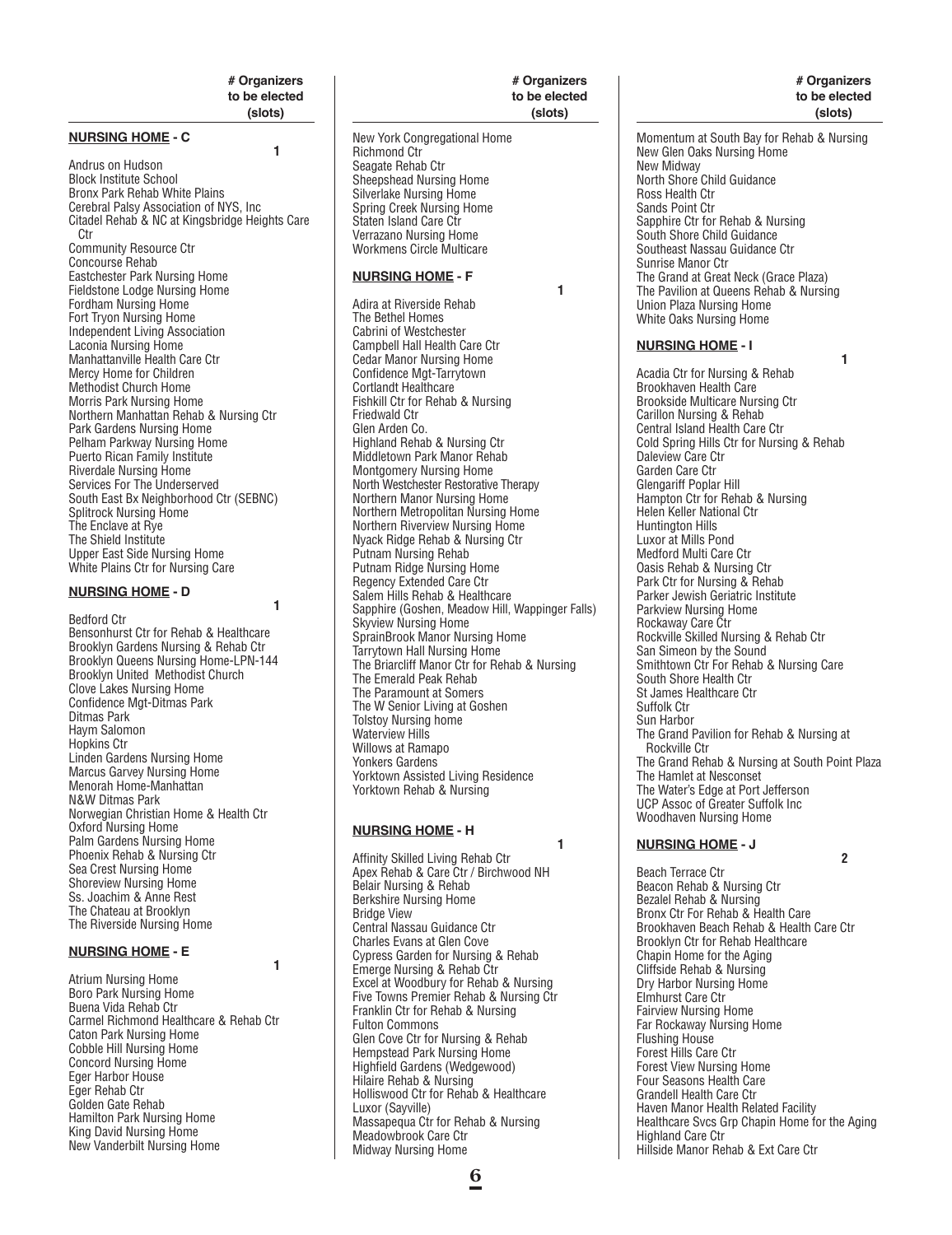> Jamaica Bay DEP Jamaica Health District Kenseco Lab Kings County Hospital Lefrack City Lab (DEP) Lincoln Hospital

NYU Imaging NYU Langone Hospital

Lower East Side Health District Metropolitan Hospital Morrisania Health District Morrisania N.F.C.C. Newton Creek DEP North Central Bronx Hospital North River Sewage Treatment

NYU Langone Orthopedic Hospital

Washington Heights Health District

 **2** Columbia University (Cafeteria, Clerical Workers,

**PRESBYTERIAN - OTHER PRESBY/** 

**1 1 1 1 1 1 1** 

 **2** Amsterdam Nursing Home (RN)

New York Presbyterian-Brooklyn-Methodist Hosp

Arch Care-Mary Manning Walsh Nsg Home (RN) Bensonhurst Ctr for Rehab & Healthcare (RN) Brookdale Hospital Medical Ctr (One Brooklyn

Brookdale-Samuel & Bertha Schulman Inst (RN)

Hamilton Park Nursing & Rehab Ctr (RN) Institute for Family Health (RN)

New York Presbyterian-Queens (RN) NYU Langone Orthopedic Hospital (RN) Renal Research Institute (Advantus) (RN) St Vincent's Hospital-Westchester (RN)

Institute for Family Health Mid-Hudson (RN)

Queens Hospital Ctr-HHC Seaview Hospital & Home Segunda Belvis Ruis N.F.C.C. Staten Island Health District Tremont Health District Wards Island (DEP)

Woodhull Hospital **PRESBYTERIAN - NY PRESBYTERIAN/ SSA**

Medical Assistants) Columbia University-SSA New York Presbyterian Hospital

Gracie Square Hospital Interfaith (One Brooklyn Health) New York Presbyterian-Lawrence Hospital New York Presbyterian-Lower Manhattan Hosp

New York Presbyterian-Queens

Comprehensive Cancer Ctr (RN) Downtown Bklyn Nursing & Rehab (RN)

Eger Health Care Ctr (RN)

Isabella Geriatric Ctr (RN) Menorah Manhattan Beach (RN) Mt Sinai Hospital of Queens (RN) Mt Sinai Beth Israel Med Ctr Petrie (RN)

Mt Sinai Brooklyn (RN)

**OFF-SITES**

**RN - A**

Health) (RN)

PAGNY (Coney Island Medical Grp, Harlem Hosp Columbia Univ Affil, JACOBI, Lincoln Hosp, Metropolitian Hospital, North Central Bx Hosp)

Hollis Park Manor Horizon Care Ctr Komanoff Long Beach Nursing & Rehab Ctr Lawrence Nursing Home Little Neck Nursing Home Lynbrook Restorative Therapy & Nursing Meadow Park Nursing Home Morrison at Silvercrest Nassau Rehab & Nursing Ctr New Surfside Nursing Home Oceanside Care Ctr Oceanview Nursing Home Park Ave Ext Care Park Terrace Care Ctr Promenade Nursing Home Queens Nassau Nursing Home Regal Heights Rehab & Health Care Ctr Rego Park Nursing Home Resort Nursing Home Silvercrest Ctr The Grand Rehab at Queens Throgs Neck Extended Care Facility Townhouse Ctr for Rehab & Nursing University Nursing Home Waterview Nursing Home West Lawrence Care Ctr Williamsbridge Manor Windsor Park Nursing Home Woodcrest Nursing Home

#### **NYU - NYU/BROOKLYN/LI/INDY**

**1 1 1 1 1 1 1** Brookdale Hospital Medical Ctr (One Brooklyn Health) Brookdale-Samuel & Bertha Schulman Insti Children's Rehab Ctr Elizabeth Seton Pediatric Ctr & Rehab Ctr Kingsbrook Jewish Medical Ctr (One Brooklyn Health) L.I. Community Hospital NYU Langone Hospital Brooklyn NYU Langone Hospital L.I. (Winthrop) Sodexho-SUNY Downstate StaffCo of Brooklyn

#### **NYU - NYU/HHC**

**1 1 1 1 1 1 1** Bedford Health District Bellevue Hospital Bellevue Hospital Medical Plan Ben Nesin (DEP) Bird S Coler Hospital Brewster Lab Bronx Municipal Hospital Bronx Municipal Hospital (Jacobi Ctr) Brownsville Health District Bureau of Labs Bushwick Health District Chief Medical Examiner Civil Service Pharmacists Coney Island Hospital Cumberland Hospital Department of Environmental Protection Department Of Health Dr. Susan McKenny East Harlem Health District East New York N.F.C.C. Elmhurst Hospital Fort Greene Health District Goldwater Memorial Hospital Gouverneur Hospital Health & Hospital Corporation HH Correctional Dietitians Homecrest Health District

 **# Organizers to be elected (slots)**

 **# Organizers to be elected (slots)**

#### **RN - B**

**1 1 1 1 1 1 1** Bon Secours Community Hospital (RN) Bronx Garden Rehab & Nursing Ctr (RN) Elizabeth Seton Pediatric Ctr & Rehab Ctr (RN) Garnet Health Medical Ctr (RN) Good Samaritan Hospital (RN) Hebrew Home for the Aged (RN) (LPN) MidHudson Regional Hospital (RN) Montefiore-Wakefield Campus (RN) Park Care Pavilion (RN) Schervier Nursing Care Ctr (RN) (LPN) St Barnabas Hospital (RN) Triboro Ctr (RN)

#### **RN - C**

**0** Brookside MultiCare Nursing Ctr (RN) Cold Spring Hills Ctr for Nursing & Rehab (RN) Eastern Long Island Hospital (RN) Jamaica Hospital (RN) Jamaica Hospital Nursing Home (RN) Long Island Jewish Forest Hills (RN) Massapequa Ctr for Rehab & Nursing (RN) NY Community Hosp. of Brooklyn (RN) Silvercrest Ctr (RN) South Oaks Hospital (RN) Southampton Hospital (RN) South Shore Univ Hospital (NP) St John's Episcopal-South Shore (RN) St Mary's Hospital For Children, INC (RN) Sun River Healthcare (RN) Sun River Healthcare Suffolk (RN)

#### **UPSTATE/WESTERN NY - CENTRAL NY**

**1 1 1 1 1 1 1** 

A.O. Fox Memorial Hospital Absolut Ctr for Nursing & Rehab at Endicott, LLC Auburn Community Hospital Auburn Nursing Home Bethany Gardens Bishop Rehab & Nursing Ctr Cayuga Ridge Central Care Solutions Central Park Rehab Chenango Memorial Colonial Park Community Memorial Hospital Crouse Hospital Home Aides of CNY Jewish Home of CNY Loretto Corporation Masonic Care Community Oneida Ctr for Rehab & Nursing Oneida Ctr Senior Living Onondaga Ctr for Rehab & Nursing St Luke Health Services Sunnyside Care Ctr The Commons at St. Anthony The Cottages at Garden Grove The Grand Rehab & Nursing Chittenango The Grand Rehab & Nursing Rome Utica Rehab & Nursing Ctr

#### **UPSTATE/WESTERN NY - NORTH COUNTRY**

**1 1 1 1 1 1 1** 

Alice Hyde Medical Ctr Canton-Potsdam Hospital Carthage Area Hospital Champlain Valley Physicians Hospital Med Ctr Claxton-Hepburn Medical Ctr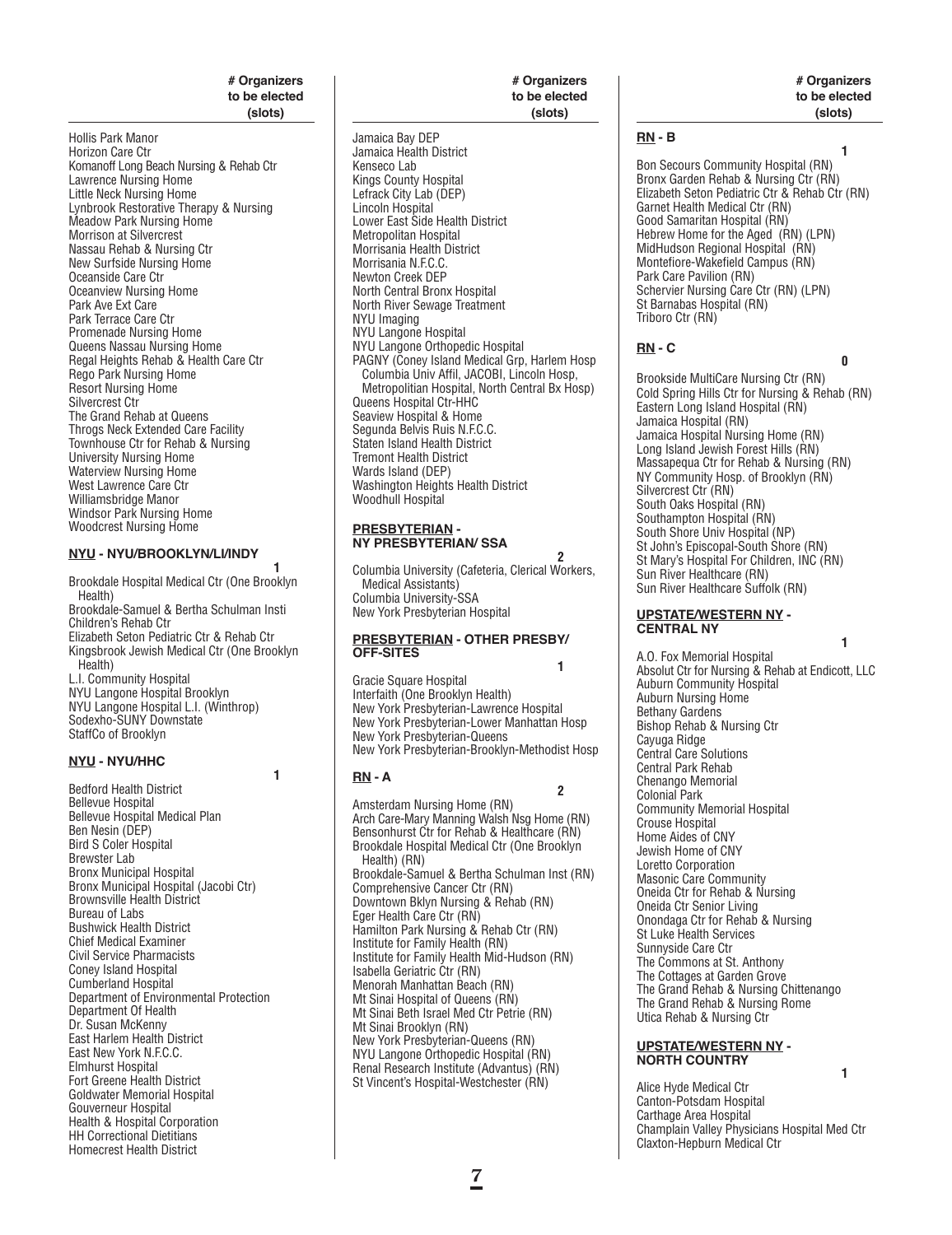Gouverneur Hospital Samaritan Medical Ctr Samaritan Keep Home Samaritan Sr. Village

#### **UPSTATE/WESTERN NY - ROCHESTER/ CORNING**

**1 1 1 1 1 1 1** Aaron Manor Absolut Ctr for Nsg. & Rehab at Three Rivers, LLC Anthony L. Jordan Health Ctr Corning Ctr for Rehab & Healthcare Corning Hospital Healthcare Services Group Aaron Manor HRNC LLC dba Highland Pk Rehab & Nursing Ctr Orleans Community Health--Medina Memorial Hospital Rochester Community Nursing & Rehab Strong Memorial Hosp-Univ of Rochester Med Ctr The Pearl Nursing Ctr of Rochester Unity Living Ctr Wellsville Manor Care Ctr Wesley Gardens Westgate Nursing Home, Inc. dba Creekview

#### **UPSTATE/WESTERN NY - WNY HOSPITALS**

**1 1 1 1 1 1 1** Bertrand Chaffee Brooks Hospital Bry-Lin Hospital Community Health Ctr Eastern Niagara Hospital -Lockport Site Jennie B Richmond Kaleida Health Mt. St. Mary's Nash Pharmacy Niagara Falls Mem Medical Ctr Oishei Healthy Kids St Joseph's Hospital-Sisters of Charity Hosp Visiting Nurses Assoc at HHA

#### **UPSTATE/WESTERN NY - WNY NURSING HOMES**

**1 1 1 1 1 1 1** Absolute/Personal Healthcare (Dunkirk, Eden, Houghton, Salamanca,) Absolute/RCA (Allegany, Aurora Pk, Gasport, Orchard Pk, Westfield) Autumnview Manor Buffalo Ctr for Rehab & Nursing Buffalo Community Healthcare Ctr Comprehensive Rehab & Nursing Ctr at Williamsville Elderwood at Lockport Elderwood at Williamsville Ellicott Ctr for Rehab & Nursing Fiddlers Green Garden Gate Manor Gowanda Nursing Home Healthcare Services Group Newfane Rehab & Health Care Ctr Humboldt House Rehab & Nursing Ctr Mc Auley Residence-CHS-KMH Newfane Rehab. & Health Ctr North Gate Manor Our Lady of Peace Safire Care & Rehab Schoellkopf Health Ctr Schofield Residence Seneca Manor SODEXHO-Buffalo

#### **# Organizers to be elected (slots)**

St Catherine Laboure Health Care Ctr Weinberg Campus Williamsville Suburban NH

#### **FLORIDA - HCA EAST**

**1 1 1 1 1 1 1** Aventura Hospital & Medical Ctr JFK Medical Ctr North Campus Kendall Regional Medical Ctr Northwest Medical Ctr Palms West Hospital St. Lucie Medical Ctr University Hospital Westside Regional Medical Ctr Woodmont Hospital

#### **FLORIDA - HCA WEST**

**1 1 1 1 1 1 1** Blake Medical Ctr Central Florida Regional Hospital Doctors Hospital of Sarasota Svc & Tech Fawcett Memorial Hospital Svc & Tech Hospital Housekeeping Services (Central FL, Northside, Osceola) Largo Medical Ctr Medical Ctr of Trinity Northside Hospital Oak Hill Hospital Osceola Regional Medical Ctr St. Petersburg General Hospital Sodexo (Central FL, Osceola)

#### **FLORIDA - LONG TERM CARE**

**1 1 1 1 1 1 1** Alpine Health & Rehab Ctr Apollo Health & Rehab Ctr Avante (at Boca Raton, at Lake Worth, at Melbourne) Aventura Plaza Rehab & Nursing Ctr Bay Breeze Health & Rehab Ctr Biscayne Health & Rehab Ctr Bristol Care Ctr Claridge House Nursing & Rehab Ctr Clewiston Nursing & Rehab Ctr Consulate Health Care (North Fort Myers, Kissimmee, West Altamonte, West Palm Beach) Coral Gables Nursing & Rehab Ctr Coral Reef Nursing & Rehab Ctr Coral Trace Health Care East Ridge Retirement Village Florida Mentor Fountain Manor Health & Rehab Ctr Franco Nursing & Rehab Ctr Gandy Crossing Care Ctr Golden Glades Nursing & Rehab Ctr Grand Oaks Health & Rehab Ctr Hampton Court Nursing & Rehab Ctr Healthcare & Rehab of Sanford Hialeah Convalescent Home Hialeah Shores Nursing & Rehab Ctr Hillcrest Nursing & Rehab Ctr Jackson Gardens Health & Rehab Ctr Krystal Bay Lake Mary Health & Rehab Ctr Lexington Health & Rehab Ctr Miami Shores Nursing & Rehab. Ctr Miami Springs Nursing & Rehab North Beach Rehab Ctr North Dade Nursing & Rehab North Rehab Ctr Oaktree Healthcare Orchard Care of Kissimmee Palm Garden (Port St Lucie, West Palm Beach) Pinecrest Convalescent Ctr

 **# Organizers to be elected (slots)**

Plantation Bay Rehab Ctr Regents Parks at Aventura Rehab & Healthcare Ctr of Tampa Renaissance Nursing Home & Rehab Rio Pinar Health Care Rockledge Health & Rehab Ctr Rosewood Health & Rehab Ctr Sea Coast at Uptown Oaks Shoreside Health & Rehab Ctr South Dade Nursing & Rehab Ctr South Heritage Health & Rehab Ctr Spring Hill Health & Rehab Ctr St. Petersburg Laundry Sunrise Health & Rehab Ctr Susanna Wesley Health Ctr Tamarac Convalescent Ctr The Lodge The Nursing Ctr at University Village The Palms Nursing & Rehab at Orlando The Palms Rehab & Healthcare Ctr The Parks Health Care & Rehab Ctr The Rehabilitation Center at Jupiter Gardens The Rehabilitation Center of WPB The Rehabilitation Center of Winter Park-Maitland The Sands at South Beach Titusville Rehab & Nursing Ctr Treasure Isle Care Ctr Unisen Senior Living Unity Health & Rehab Ctr Vista Manor Wave Crest Health & Rehab Ctr West Broward Wilton Manor Hlth & Rehab - Palm Court

#### **FLORIDA - TENET/STEWARD**

**1 1 1 1 1 1 1** Compass North Shore Medical Ctr Florida Medical Ctr Svc &Tech Good Samaritan Medical Ctr Morrison (North Shore Med Ctr, St Mary's) North Shore Medical Ctr Palm Beach Gardens Medical Ctr Palmetto General Hospital Svc & Tech St Mary Medical Ctr West Boca Medical Ctr Xanitos (Good Samaritan Med Ctr, St Mary Med Ctr)

#### **FLORIDA - UMH**

**1 1 1 1 1 1 1** UHealth Tower

#### **MARYLAND/DC - BALTIMORE HOSPITALS**

**1 1 1 1 1 1 1** Greater Baltimore Medical Ctr Johns Hopkins Hospital Levindale Hebrew Geriatric Ctr Morrison Healthcare at Saint. Joseph's Hospital Sinai Hospital of Baltimore, Inc. University of Maryland Midtown Campus

#### **MARYLAND/DC - DC/CBO**

**1 1 1 1 1 1 1** Bridgepoint Hospital National Harbor Chase Brexton Health Care Dept. of Health Engie North America George Washington University Hospital Georgetown University Human Rights Campaign Medstar Georgetown Medical Ctr National LGBTQ Task Force The Department of Behavioral Health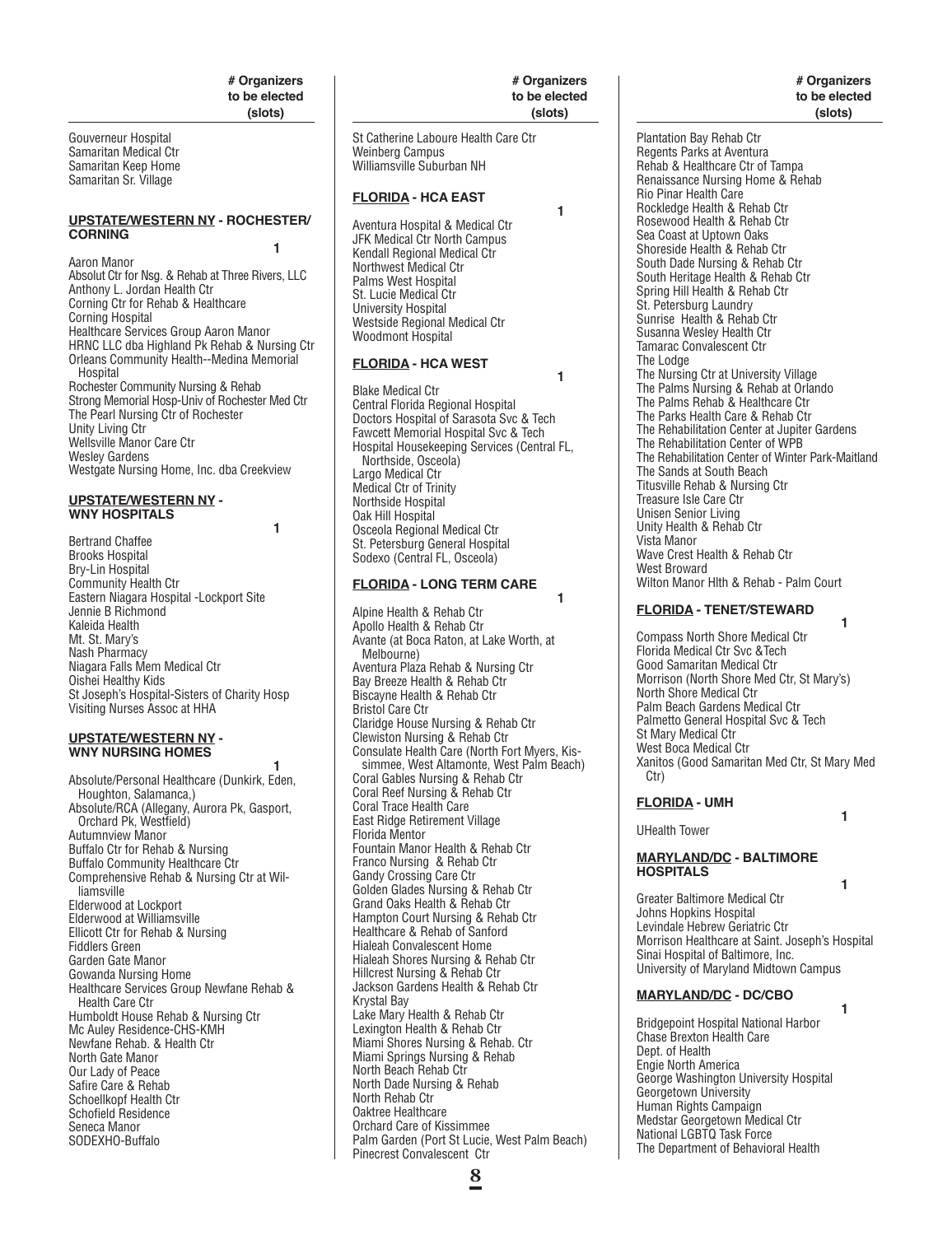Brockton VNA

Cape Cod Hospital Cape Cod Human Services Falmouth Hospital

Tobey Hospital

Academy Manor

Brush Hill Care Ctr

**HOME**

Marine Biological Laboratory Martha's Vineyard Community Services

Windemere Nursing & Rehab

Armenian Nursing & Rehab Ctr Bear Mountain (Blue Hills, Parkway)

Cambridge Rehab & Nursing Ctr Center for Extended Care Country Ctr for Health & Rehab Courtyard Nursing Care Ctr Edgar P. Benjamin Health Care Ctr Maristhill Nursing & Rehab Ctr Medford Rehab & Nursing Ctr

South Dennis, Wedgemere) Pine Knoll Nursing Ctr

don Woods-New Bedford) The Pavilion Rehab & Nursing

**MASSACHUSETTS - PCA**

Elara/Medical Resources

Carney Hospital-Steward

**NEW JERSEY - A**

Actor's Fund Home

Tempus

**SYSTEM**

Wakefield Care Ctr

Royal Meadow View Care & Rehab Ctr Sachem Ctr for Health & Rehab Saugus Rehab & Nursing Ctr

Windsor Skilled Nursing & Rehab Ctr

 **2**

**1 1 1 1 1 1** 

Good Samaritan Medical Ctr-Steward Holy Family at Merrimack Valley Holy Family Hospital-Steward Morton Hospital-Steward Nashoba Valley Medical Ctr-Steward Norwood Hospital-Steward St Anne's Hospital

St Elizabeth's Medical Ctr-Steward

Almeda Ctr for Rehab & Healthcare Arbor Ridge Rehab & Healthcare

**1 1 1 1 1 1 1** 

**MASSACHUSETTS - STEWARD HEALTH** 

The Essex Group (West Side House, Blaire House-Milford, Blaire House-Worcester, Bran-

Martha's Vineyard Hospital Nantucket Cottage Hospital Our Island Home

Cape Cod Healthcare Laboratory Services

Southcoast Visiting Nurse Association

**MASSACHUSETTS - LTC NURSING** 

**1 1 1 1 1 1** 

Next Step Healthcare (Attleboro, Dedham, Plymouth Harborside, The Elmhurst, The Hermitage,

The HSC Pediatric Ctr United Medical Ctr Whitman Walker Clinics

#### **MARYLAND/DC - LONG TERM CARE**

**1 1 1 1 1 1** Autumn Lake Healthcare (Catonsville, Homewood, Long Green, Perring Parkway, Pikesville) Communicare (BEL PRE, Blue Point, Ellicott City, Fayette Health & Rehab Ctr, Forestville, Ft. Washington, Holly Hill, Northwest, South River) Forest Haven Nursing & Rehab FutureCare Cold Spring Healthcare Services Group (Autumn Lake, CommuniCare, Green House, Orchard Hill, SAVA Facilities, Westgate Hills) Ingleside at Rock Creek Keswick Multi Care Ctr Knollwood An Army Retirement Residence Morrison Senior Living at Pickersgill Orchard Hill Rehab & Healthcare Ctr Pickersgill Retirement Community Resorts at Chester River SAVA (Baltimore, Bethesda, Summit Park) Sodexho (Knollwood) Springwell, LLC St Elizabeth Home for Nursing Care Stoddard Baptist Global Care, Inc. Unique Residential Vita Health Services (Adelphi-Hyattsville, Green House) Westgate Hills Rehab & Healthcare Ctr

#### **MARYLAND/DC - PG/S. MD**

**1 1 1 1 1 1 1** University of Maryland Capital Region (SVC) University of Maryland Capital Region (RN) University of Maryland Charles Reg Med Ctr (RN))

#### **MASSACHUSETTS - BMC/ COMMUNITY**

**1 1 1 1 1 1** 

Arbour / HRI ARC- North East Region Collections ARC- North East Region Lab Atrius Health Berkshire Medical Ctr (LPNS, Hillcrest, Northern Berkshire) Boston Medical Ctr (BMC SVC, BEST, Maint, Quincy, RNS/LPNS) Boston Public Health Comm Bridgewater-Wellpath Brigham & Women's Faulkner Hospital Cooley Dickinson Hospital Harvard Street Health Ctr Heywood Hospital Holyoke Visiting Nurse Assoc. Lawrence General Hospital Lynn Community Health Ctr Melrose-Wakefield (Hallmark) Metro West Medical Ctr Salem Hospital South Boston Community Health UMass Memorial Health Alliance Clinton Hospital (All Units) Whidden (Cambridge PHC)

#### **MASSACHUSETTS - CAPE/ SOUTHEAST**

**1 1 1 1 1 1** Beth Israel Deaconess Hospital-Plymouth Brockton Hospital - Maintenance

 **# Organizers to be elected (slots)**

 **# Organizers to be elected (slots)**

Dellridge Health & Rehab Ctr Embassy Manor at Edison Nursing & Rehab Emerson Health & Rehab Ctr Genesis Healthcare (Ridgewood, Southern Ocean Ctr, Holly Manor, Arbor Glen, Cranbury Ctr, Troy Hill) Hackensack Meridian Health at Cedar Brook Healthcare Service Group (Green Knoll, Westfield) King Manor Care Ctr Leisure Chateau Care & Rehab Ctr Morrison Post-Acute Rehab & Nursing Ctr New Jersey Comm. Dev. Corp. New Vista Nursing & Rehab Ctr Rehab at River's Edge Woodcliff Lake Health & Rehab Ctr Wynwood Rehab & Healthcare Ctr

#### **NEW JERSEY - B 1 1 1 1 1 1**

Alaris Health (The Atrium, Castle Hill, Hamilton Pk, Harborview, Rochelle Park) Anchor Care & Rehab Ctr Aristacare at Delaire Arnold Walter Nursing & Rehab Ctr Barnegat Nursing Ctr & Rehab Ctr/Continuum Buckingham at Norwood Canterbury at Cedar Grove Clark Nursing & Rehab Ctr Complete Care (Milford Manor, Monmouth Care Ctr, Orange Park) Coral Harbor Rehab & Healthcare Ctr Crystal Lake Rehab & Healthcare Ctr Excel Care at Wayne Forest Hill Healthcare Ctr FountainView Care Ctr Gateway Care Ctr Hackensack Meridian at Shrewsbury Hamilton Continuing Care Ctr Health Ctr at Galloway/Continuum Manhattanview Healthcare Ctr Phoenix Ctr for Rehab& Pediatrics Plaza Rehab & Nursing Ctr Regency Heritage Sinai Post Acute Nursing & Rehab Spring Creek Healthcare Ctr Spring Hills Post Acute (Matawan, Princeton, Wayne) Teaneck Nursing Ctr Willow Springs Rehab & H.C.C.

Aristacare (Cedar Oaks Ctr, Manchester, Norwood Terrace) Atlantic Coast Rehab & Health Care Complete Care (Green Knoll, Inglemoor, Marcella, Park Place, Westfield, Voorhees) Concord Healthcare & Rehab Cranford Health & Extended Care

**9**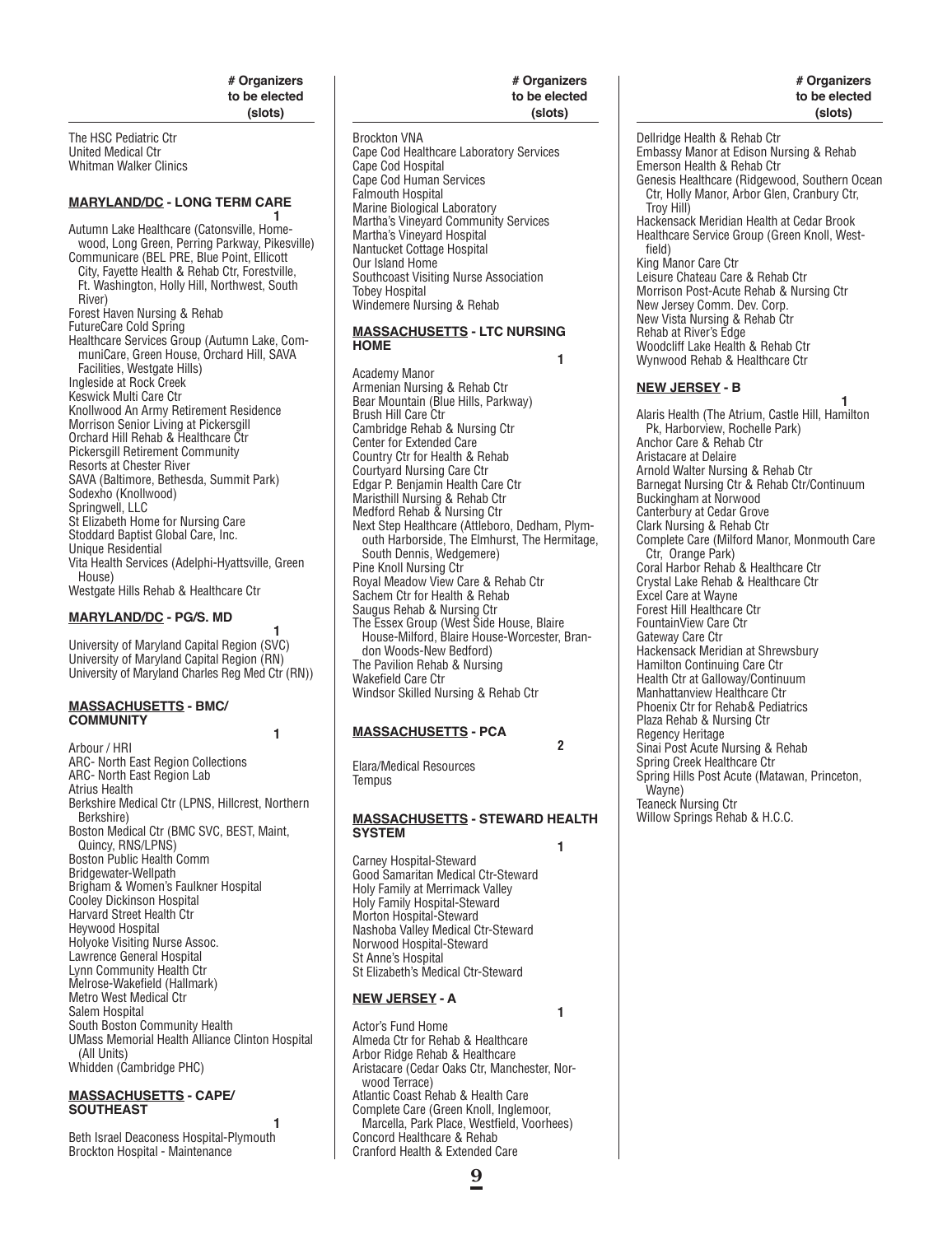## Anuncio de Votación Elección 2022 de Dirigentes, Organizadores, Miembros del Consejo Ejecutivo y Delegados

## ELECCIÓN POR CORREO

En abril del ano 2022, la Junta Electoral de la 1199SEIU llevará a cabo elecciones para dirigentes, organizadores y miembros de base sindical del Consejo Ejecutivo. La votación se efectuará por correo bajo la supervisión de la Asociación Americana de Arbitraje (AAA). La votación por correo garantizará que todo miembro del sindicato pueda votar.

## FECHAS DE LAS ELECCIONES

La AAA enviará las papeletas a todos los miembros el lunes 4 de abril del 2022. Todas las papeletas deben ser enviadas y recibidas a la AAA antes de las 5 p.m. del viernes, 29 de abril del 2022. Las papeletas entregada por mano no serán contadas. Las papeletas entregadas después de la fecha tope no serán contadas. **Si usted no recibe una papeleta de votación antes del 11 de abril del 2022, se le ruega llame a la AAA al 800-529-5218, lunes–viernes, 9:00 a.m.- 5:00 p.m.**

Usted votará también por Delegados en el mes de abril del 2022, en sus centros y departamentos. Su organizador le indicará las fechas de estas elecciones.

## LA PAPELETA

Como en pasadas elecciones, los miembros podrán votar por una lista íntegra de candidatos o por candidatos individuales or por candidatos que son parte de una lista. Favor de recordarse que si usted vota íntegro por una lista de candidatos no podrá votar por candidatos adicionales, a menos que no haya ningún candidato que se presente para la posición indicada en la lista por la que usted votó íntegro. **(En ningún caso puede usted votar por más de un solo candidato para cada**  **puesto.)** Como en pasadas elecciones, los votos íntegros de listas de candidatos tendrán precedencia — es decir, si usted vota íntegro por una lista de candidatos y además vota por un candidato individual por cuyo puesto existe un candidato en la lista de candidatos por la que usted votó integro, se cancelará el voto adicional.

## PUESTOS A CUMPLIR

Los siguientes puestos son los que se votarán en esta elección. (Una descripción de cada área aparece en el cuadro adjunto.)

### **Puestos para todo el sindicato:**

Presidente Secretario-Tesorero Vicepresidentes ejecutivos (16 puestos) Vicepresidentes de todo el sindicato (10 puestos) Organizadores de todos el sindicato (2 puestos)

## P**uestos Elegidos Por Área (véase la lista de áreas)**

Vicepresidente de área (1 por área) Organizadores (véase el cuadro para saber el número por área)

Miembros de base del Consejo Ejecutivo (1 por área con excepción de la División de Cuidado en el Hogar areas A, B & C, y Upstate/ Western NY-Central NY que consta de 2 por área)

**División de miembros jubilados** — Miembro del Comité Ejecutivo (un puesto)

## **Puestos de delegados**

Un Delegado por cada 30 miembros (o fracción mayor) elegido en base de departamento o de grupo, cuando sea posible, con excepción de Farmacia y de Servicios Humanos en donde habrá un Delegado por cada grupo.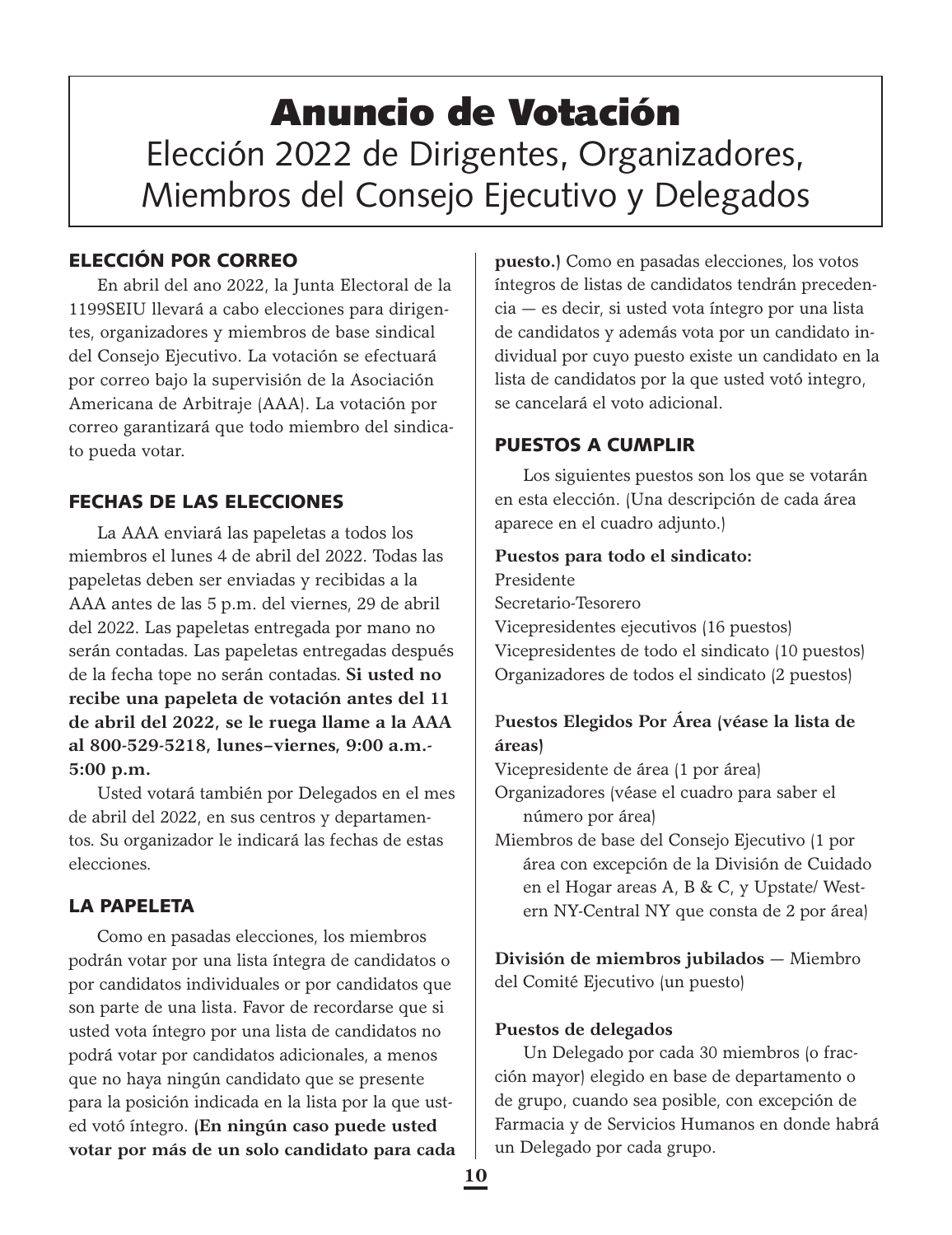## CERTIFICACIÓN DE LOS CANDIDATOS E INSPECCIÓN DE LAS LISTAS DE ELECTORES

Conforme a lo establecido por el Reglamento de la Junta Electoral, la Junta Electoral emitirá las certificaciones finales de los candidatos en o antes del segundo de marzo del 2022. Candidatos sean notificado que las listas de los electores elegibles podrán ser examinadas por los candidatos lunes–viernes solamente, desde las 9 a.m. hasta las 5 p.m. en las oficinas principales del 1199SEIU o en una oficina regional por petición hasta el 8 de abril, 2022. Para arreglar una inspección, ponerse en contacto con Afiya Parris, el asistente a la Junta Electoral al 212-261-2228 o afiya.parris@1199.org.

## DISTRIBUCIÓN DE MATERIAL DE CAMPAÑA

La unión enviará material impreso de campaña a los miembros o a una porción de los miembros (si es práctico restringir el volumen de correo) en nombre de cualquier candidato. El candidato deberá cubrir por adelantado todos los gastos asociados con dicho envío. Las solicitudes para estos envíos pueden ser presentadas a Afiya Parris en las oficinas principales del 1199SEIU, 498 7th Avenue, Piso 24, New York, NY, 10018. Fax: 212-956-5140.